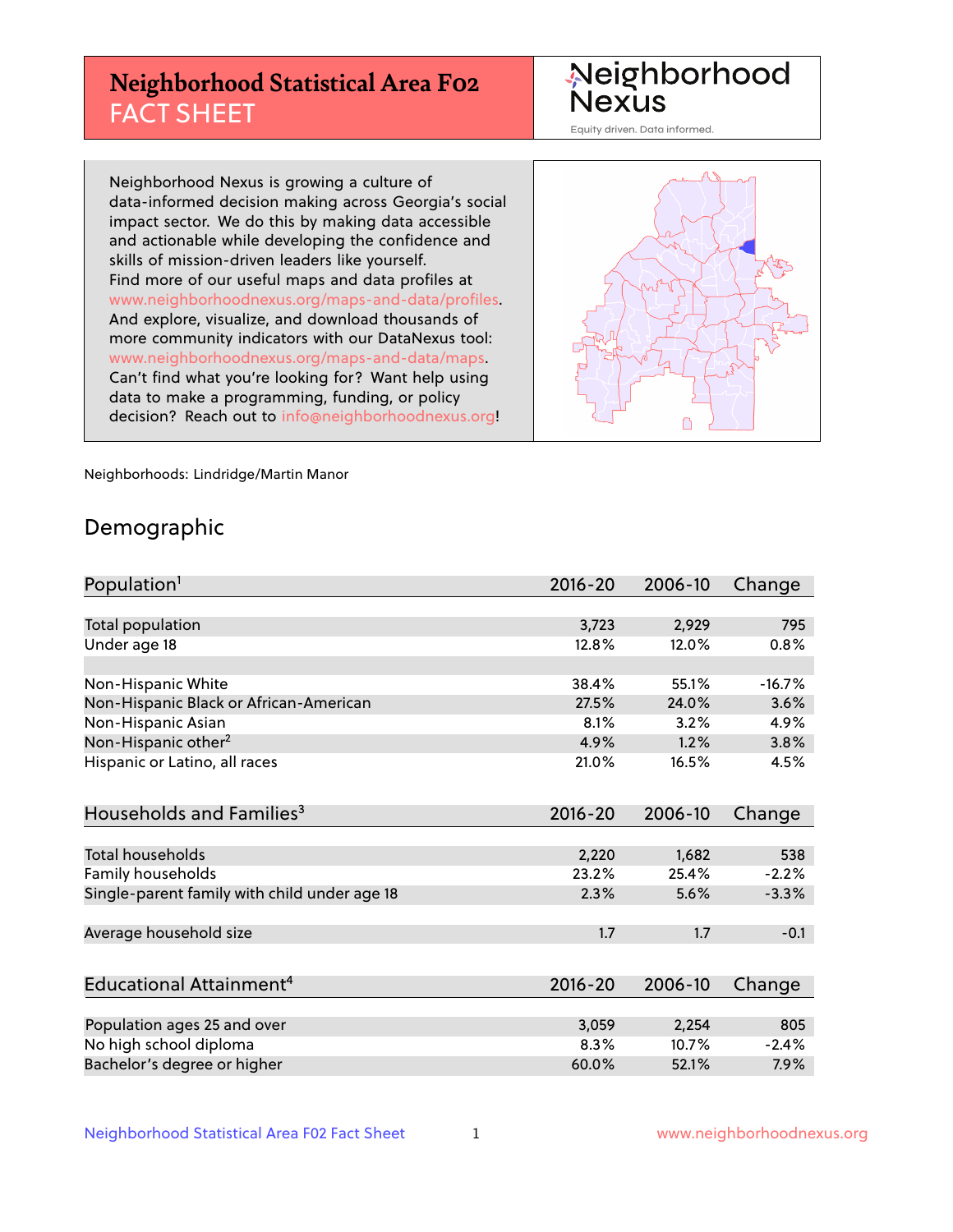# Change Measures, continued...

| Employment <sup>5</sup>                                                                               | $2016 - 20$    | 2006-10        | Change   |
|-------------------------------------------------------------------------------------------------------|----------------|----------------|----------|
|                                                                                                       |                |                | 638      |
| Total workers residing in Neighborhood Statistical Area                                               | 2,103<br>11.7% | 1,465<br>20.5% | $-8.8%$  |
| Workers with earnings \$1250/month or less                                                            | 19.9%          | 38.0%          | $-18.0%$ |
| Workers with earnings \$1251/month to \$3333/month<br>Workers with earnings greater than \$3333/month | 68.4%          | 41.6%          | 26.8%    |
|                                                                                                       |                |                |          |
| Total jobs located in Neighborhood Statistical Area                                                   | 1,389          | 1,671          | $-282$   |
| Jobs with earnings \$1250/month or less                                                               | 30.6%          | 39.8%          | $-9.2%$  |
| Jobs with earnings \$1251/month to \$3333/month                                                       | 42.8%          | 37.4%          | 5.4%     |
| Jobs with earnings greater than \$3333/month                                                          | 26.6%          | 22.8%          | 3.8%     |
|                                                                                                       |                |                |          |
| Jobs/workers ratio                                                                                    | 0.7            | 1.1            | $-0.5$   |
|                                                                                                       |                |                |          |
| Income and Poverty <sup>6</sup>                                                                       | $2016 - 20$    | 2006-10        | Change   |
|                                                                                                       |                |                |          |
| Median household income                                                                               | \$58,753       | \$50,824       | \$7,929  |
|                                                                                                       |                |                | 795      |
| Population for whom poverty status is determined                                                      | 3,723<br>21.7% | 2,929<br>18.2% | 3.5%     |
| Population below poverty                                                                              |                |                |          |
| Housing <sup>7</sup>                                                                                  | $2016 - 20$    | 2006-10        | Change   |
|                                                                                                       |                |                |          |
| Total housing units                                                                                   | 2,484          | 1,951          | 533      |
| Occupied housing units                                                                                | 89.4%          | 86.2%          | 3.2%     |
| Vacant housing units                                                                                  | 10.6%          | 13.8%          | $-3.2%$  |
|                                                                                                       |                |                |          |
| Occupied housing units                                                                                | 2,220          | 1,682          | 538      |
| Owner occupied housing units                                                                          | 25.1%          | 27.3%          | $-2.2%$  |
| Renter occupied housing units                                                                         | 74.9%          | 72.7%          | 2.2%     |
|                                                                                                       |                |                |          |
| Access to a Vehicle <sup>8</sup>                                                                      | $2016 - 20$    | 2006-10        | Change   |
|                                                                                                       |                |                |          |
| Occupied housing units                                                                                | 2,220          | 1,682          | 538      |
| No vehicle available                                                                                  | 17.8%          | 18.1%          | $-0.3%$  |
| Crime Rates, per 10,000 Population <sup>9</sup>                                                       | $2017 - 21$    | 2012-16        | Change   |
|                                                                                                       |                |                |          |
| All Part I crimes                                                                                     | 718.2          | 552.0          | 166.1    |
| Violent crime                                                                                         | 86.5           | 74.3           | 12.2     |
| Murder                                                                                                | 2.1            | 1.0            | 1.1      |
| Robbery                                                                                               | 31.2           | 39.7           | $-8.5$   |
| Aggravated assault                                                                                    | 53.2           | 33.6           | 19.6     |
| Property crime                                                                                        | 631.7          | 477.8          | 153.9    |
| <b>Burglary</b>                                                                                       | 142.3          | 105.3          | 37.0     |
| Larceny                                                                                               | 396.4          | 316.5          | 79.9     |
| Vehicle theft                                                                                         | 92.9           | 56.0           | 37.0     |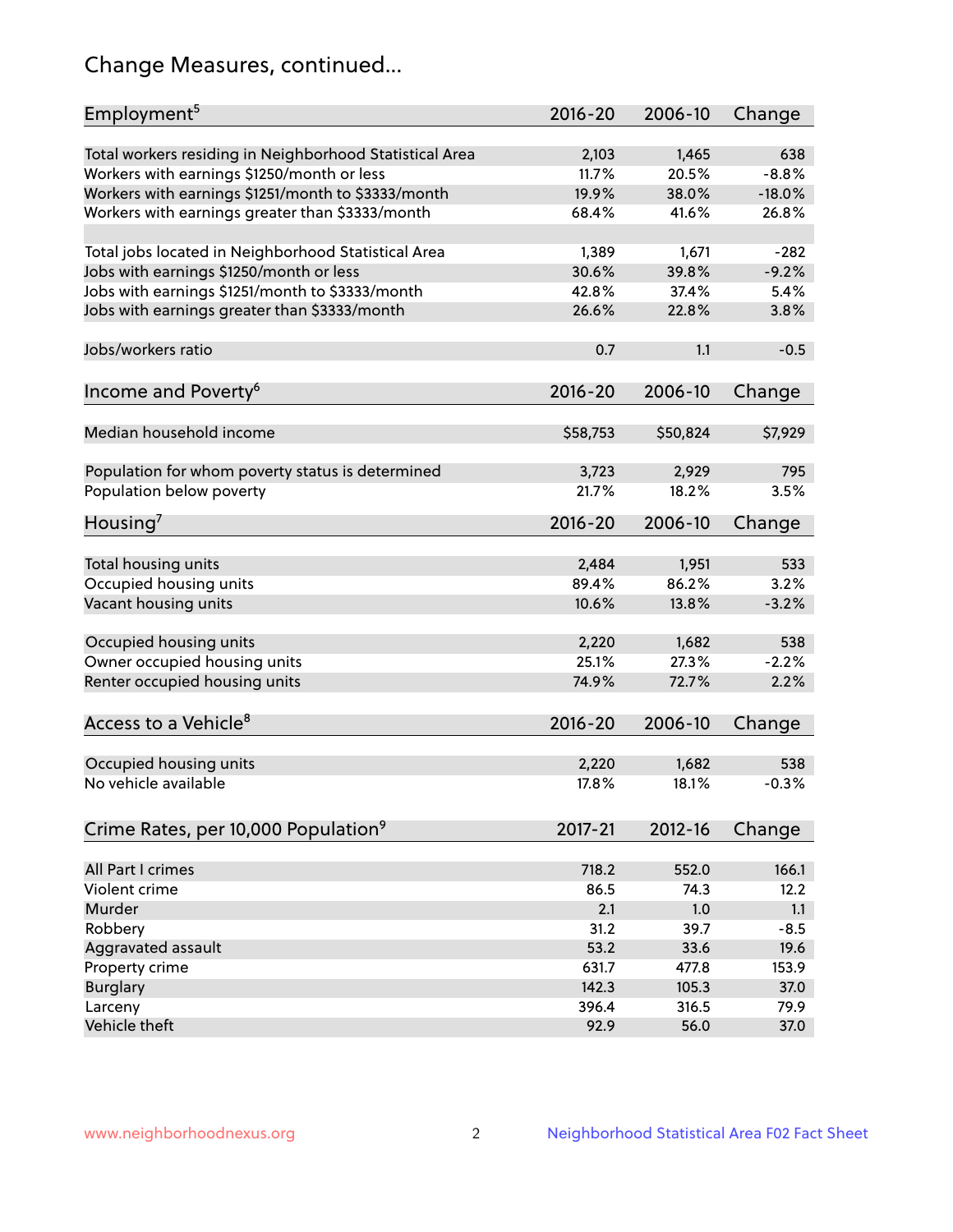# Current Data: Demographic

| Sex and Age, 2016-20 <sup>10</sup>                    | <b>Estimate</b> | Margin of Error |
|-------------------------------------------------------|-----------------|-----------------|
| Total population                                      | 3,723           | $\pm 558$       |
| Male                                                  | 63.8%           | $\pm$ 8.2%      |
| Female                                                | 36.2%           | $\pm$ 5.6%      |
| Under 5 years                                         | 1.5%            | $\pm1.6\%$      |
| 5 to 9 years                                          | 3.6%            | $\pm$ 1.3%      |
| 10 to 14 years                                        | 5.8%            | $\pm$ 0.6%      |
| 15 to 19 years                                        | 1.9%            | ±2.4%           |
| 20 to 24 years                                        | 5.1%            | $\pm 4.0\%$     |
| 25 to 34 years                                        | 32.0%           | $\pm$ 8.3%      |
| 35 to 44 years                                        | 18.0%           | $\pm$ 5.3%      |
| 45 to 54 years                                        | 14.1%           | $\pm 4.6\%$     |
| 55 to 59 years                                        | 4.7%            | $\pm 2.7\%$     |
| 60 to 64 years                                        | 4.5%            | $\pm 2.1\%$     |
| 65 to 74 years                                        | 1.7%            | $\pm 1.5\%$     |
| 75 to 84 years                                        | 6.1%            | $\pm$ 7.5%      |
| 85 years and over                                     | 1.0%            | ±1.0%           |
| Median age (years)                                    | 35.0            | ±0.9            |
| Race and Ethnicity, 2016-20 <sup>11</sup>             | <b>Estimate</b> | Margin of Error |
| Total population                                      | 3,723           | $\pm$ 558       |
| Hispanic or Latino (of any race)                      | 21.0%           | ±4.4%           |
| Not Hispanic or Latino                                | 79.0%           | $\pm$ 7.2%      |
| White alone                                           | 38.4%           | $\pm$ 7.5%      |
| Black or African American alone                       | 27.5%           | $\pm 10.6\%$    |
| American Indian and Alaska Native alone               | 0.7%            | $\pm$ 0.8%      |
| Asian alone                                           | 8.1%            | $\pm 4.5\%$     |
| Native Hawaiian and other Pacific Islander alone      | 0.1%            | $\pm$ 0.6%      |
| Some other race alone                                 | 0.0%            | $\pm$ 0.5%      |
| Two or more races                                     | 4.2%            | $\pm 4.6\%$     |
| U.S. Citizenship Status, 2016-20 <sup>12</sup>        | <b>Estimate</b> | Margin of Error |
| Foreign-born population                               | 649             | $\pm 307$       |
| Naturalized U.S. citizen                              | 48.0%           | $\pm$ 33.6%     |
| Not a U.S. citizen                                    | 52.0%           | ±33.2%          |
| Citizen, Voting Age Population, 2016-20 <sup>13</sup> | <b>Estimate</b> | Margin of Error |
| Citizen, 18 and over population                       | 2,914           | $\pm 530$       |
| Male                                                  | 67.6%           | $\pm$ 10.1%     |
| Female                                                | 32.4%           | $\pm$ 6.6%      |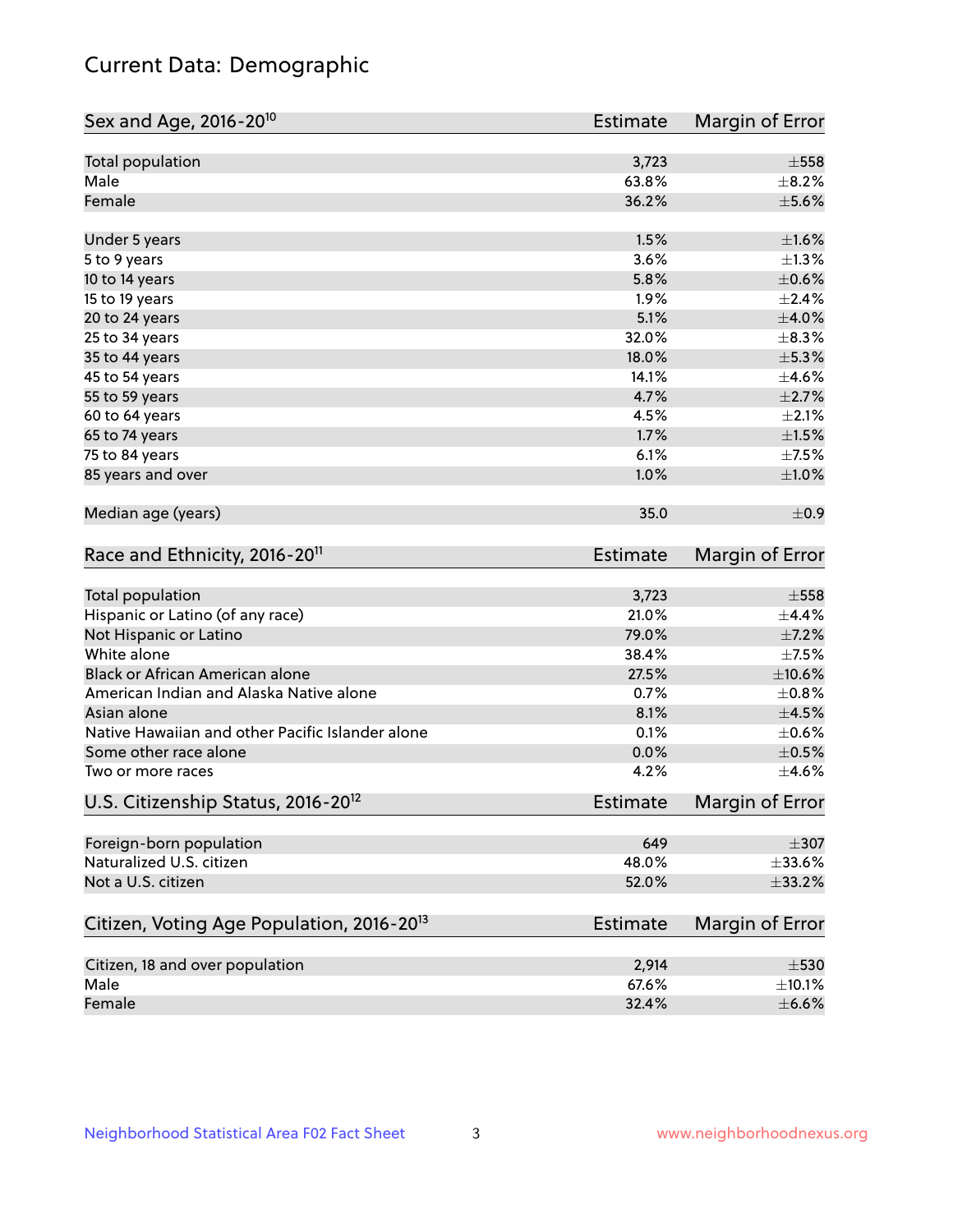# Current Data: Economic

| Income, 2016-20 <sup>14</sup>                                                                 | Estimate  | Margin of Error |
|-----------------------------------------------------------------------------------------------|-----------|-----------------|
|                                                                                               |           |                 |
| All households                                                                                | 2,220     | $\pm$ 392       |
| Less than \$10,000                                                                            | 9.9%      | ±11.8%          |
| \$10,000 to \$14,999                                                                          | 1.5%      | $\pm 2.3\%$     |
| \$15,000 to \$24,999                                                                          | 8.8%      | $\pm 3.6\%$     |
| \$25,000 to \$34,999                                                                          | 8.8%      | $\pm$ 5.2%      |
| \$35,000 to \$49,999                                                                          | 11.9%     | ±7.8%           |
| \$50,000 to \$74,999                                                                          | 20.5%     | $\pm$ 7.4%      |
| \$75,000 to \$99,999                                                                          | 9.5%      | $\pm$ 5.2%      |
| \$100,000 to \$149,999                                                                        | 9.7%      | $\pm$ 4.3%      |
| \$150,000 to \$199,999                                                                        | 11.1%     | $\pm$ 8.7%      |
| \$200,000 or more                                                                             | 8.3%      | ±4.4%           |
| Median household income (dollars)                                                             | \$58,753  | $\pm$ 4,823     |
| Mean household income (dollars)                                                               | \$85,794  | ±11,654         |
| Households with earnings                                                                      | 83.4%     | ±19.1%          |
| Mean earnings (dollars)                                                                       | \$96,143  | ±17,532         |
| Households with Social Security                                                               | 16.7%     | ±12.1%          |
| Mean Social Security income (dollars)                                                         | \$12,759  | ±11,706         |
| Households with retirement income                                                             | 8.5%      | $\pm$ 5.7%      |
| Mean retirement income (dollars)                                                              | \$15,055  | ±14,393         |
| Households with Supplemental Security Income                                                  | 9.5%      | ±12.4%          |
| Mean Supplemental Security Income (dollars)                                                   | \$3,328   | ±6,001          |
|                                                                                               | 0.5%      | $\pm 1.1\%$     |
| Households with cash public assistance income<br>Mean cash public assistance income (dollars) | \$0       | $\pm$ 0         |
|                                                                                               |           |                 |
| Households with Food Stamp/SNAP benefits in the past 12<br>months                             | 14.6%     | ±11.3%          |
| Family households                                                                             | 515       | $\pm$ 153       |
| Less than \$10,000                                                                            | 21.6%     | $\pm$ 8.3%      |
| \$10,000 to \$14,999                                                                          | 0.0%      | $\pm$ 3.7%      |
| \$15,000 to \$24,999                                                                          | 0.0%      | $\pm$ 5.2%      |
|                                                                                               | 8.5%      | $\pm$ 13.5%     |
| \$25,000 to \$34,999<br>\$35,000 to \$49,999                                                  | 2.0%      | ±6.8%           |
|                                                                                               |           |                 |
| \$50,000 to \$74,999<br>\$75,000 to \$99,999                                                  | 5.3%      | $\pm$ 8.7%      |
|                                                                                               | 2.2%      | $\pm$ 4.8%      |
| \$100,000 to \$149,999                                                                        | 22.7%     | $\pm$ 10.1%     |
| \$150,000 to \$199,999                                                                        | 21.3%     | ±19.4%          |
| \$200,000 or more                                                                             | 16.4%     | $\pm$ 10.0%     |
| Median family income (dollars)                                                                | \$130,102 | ±19,241         |
| Mean family income (dollars)                                                                  | \$116,315 | ±31,432         |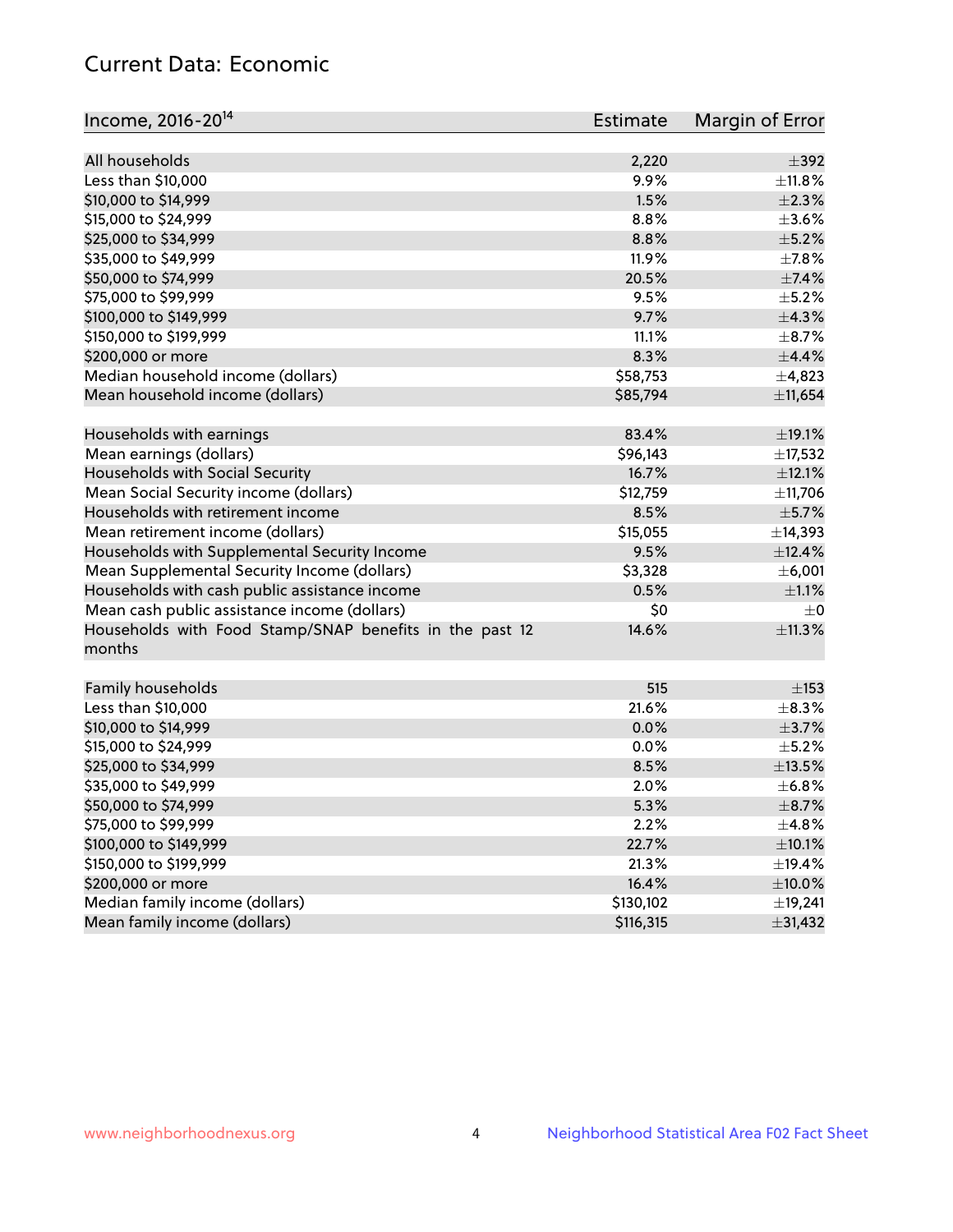# Current Data: Economic, continued...

| Income, 2016-20, continued <sup>15</sup>                                                   | <b>Estimate</b> | Margin of Error        |
|--------------------------------------------------------------------------------------------|-----------------|------------------------|
|                                                                                            |                 |                        |
| Nonfamily households                                                                       | 1,705           | $\pm$ 390              |
| Median nonfamily income (dollars)                                                          | \$54,778        | ±3,609                 |
| Mean nonfamily income (dollars)                                                            | \$75,189        | ±15,270                |
| Median earnings for workers (dollars)                                                      | \$54,532        | ±4,629                 |
| Median earnings for male full-time, year-round workers                                     | \$65,361        | ±5,344                 |
| (dollars)                                                                                  |                 |                        |
| Median earnings for female full-time, year-round workers<br>(dollars)                      | \$53,569        | ±3,608                 |
| Per capita income (dollars)                                                                | \$52,911        | ±9,003                 |
|                                                                                            |                 |                        |
| Families Below Poverty Level, 2016-20 <sup>16</sup>                                        | <b>Estimate</b> | <b>Margin of Error</b> |
| <b>All Families</b>                                                                        | 515             | $\pm$ 153              |
| Percent below poverty                                                                      | 21.6%           | ±8.3%                  |
|                                                                                            |                 |                        |
| Families with related children under 18 years                                              | 240             | $\pm 101$              |
| Percent below poverty                                                                      | 46.4%           | ±25.3%                 |
| Families with related children under 5 years only                                          | 43              | $\pm$ 64               |
| Percent below poverty                                                                      | 0.0%            | ±76.2%                 |
| Married couple families                                                                    | 312             | $\pm$ 130              |
| Percent below poverty                                                                      | 0.0%            | $\pm$ 6.0%             |
| Married couple families with related children under 18 years                               | 79              | $\pm$ 62               |
| Percent below poverty                                                                      | $0.0\%$         | ±23.7%                 |
| Married couple families with related children under 5 years                                | 42              | $\pm$ 51               |
| Percent below poverty                                                                      | $0.0\%$         | ±45.1%                 |
|                                                                                            |                 |                        |
| Families with female householder, no spouse present                                        | 198             | $\pm$ 85               |
| Percent below poverty                                                                      | 56.0%           | ±27.8%                 |
| Families with female householder, no spouse present with                                   | 160             | $\pm$ 75               |
| related children under 18 years                                                            |                 |                        |
| Percent below poverty                                                                      | 69.4%           | ±36.9%                 |
| Families with female householder, no spouse present with<br>related children under 5 years | 1               | $\pm 27$               |
|                                                                                            | 0.0%            | $^{\dagger}$           |
| Percent below poverty                                                                      |                 |                        |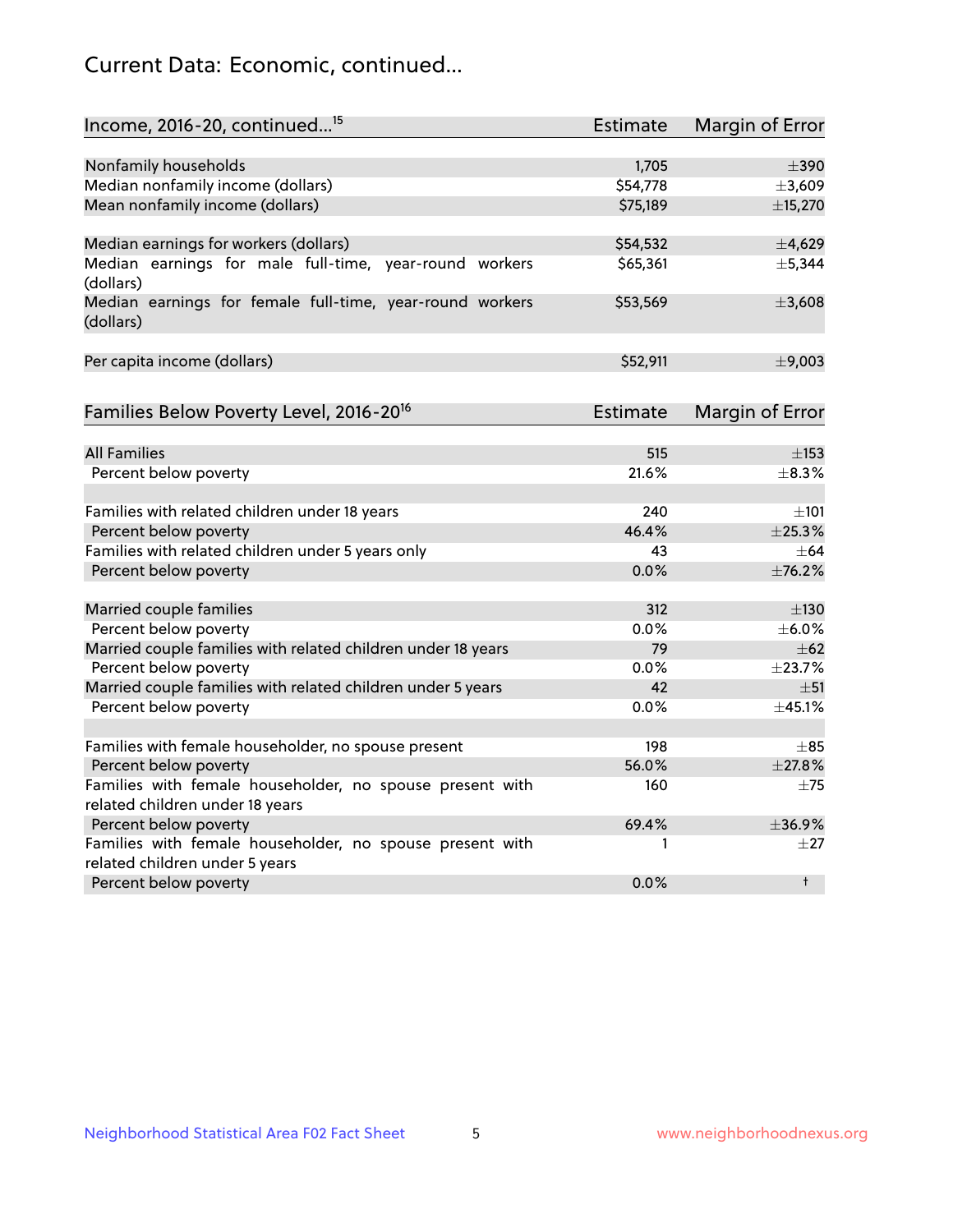# Current Data: Economic, continued...

| People Below Poverty Level, 2016-20 <sup>17</sup> | <b>Estimate</b> | Margin of Error |
|---------------------------------------------------|-----------------|-----------------|
|                                                   |                 |                 |
| Total population                                  | 3,723           | $\pm$ 558       |
| Percent below poverty                             | 21.7%           | $\pm$ 7.7%      |
| Population under 18 years                         | 475             | ±141            |
| Percent below poverty                             | 65.3%           | $\pm 25.6\%$    |
| Population 18 years and over                      | 3,249           | $\pm$ 569       |
| Percent below poverty                             | 15.4%           | $\pm$ 9.4%      |
| Population 18 to 64 years                         | 2,925           | $\pm$ 493       |
| Percent below poverty                             | 10.7%           | $\pm$ 5.3%      |
| Population 65 years and over                      | 323             | $\pm 283$       |
| Percent below poverty                             | 57.7%           | ±68.1%          |

| Poverty by Race/Ethnicity, 2016-20 <sup>18</sup> | <b>Estimate</b> | Margin of Error |
|--------------------------------------------------|-----------------|-----------------|
|                                                  |                 |                 |
| Non-Hispanic White population                    | 1,430           | $\pm$ 353       |
| Percent below poverty                            | 4.8%            | $\pm$ 5.5%      |
| <b>Black population</b>                          | 1,096           | $\pm$ 438       |
| Percent below poverty                            | 23.0%           | $\pm$ 24.2%     |
| Asian population                                 | 302             | $\pm$ 173       |
| Percent below poverty                            | 33.6%           | ±32.3%          |
| Hispanic or Latino population                    | 782             | $\pm 203$       |
| Percent below poverty                            | 49.5%           | ±15.4%          |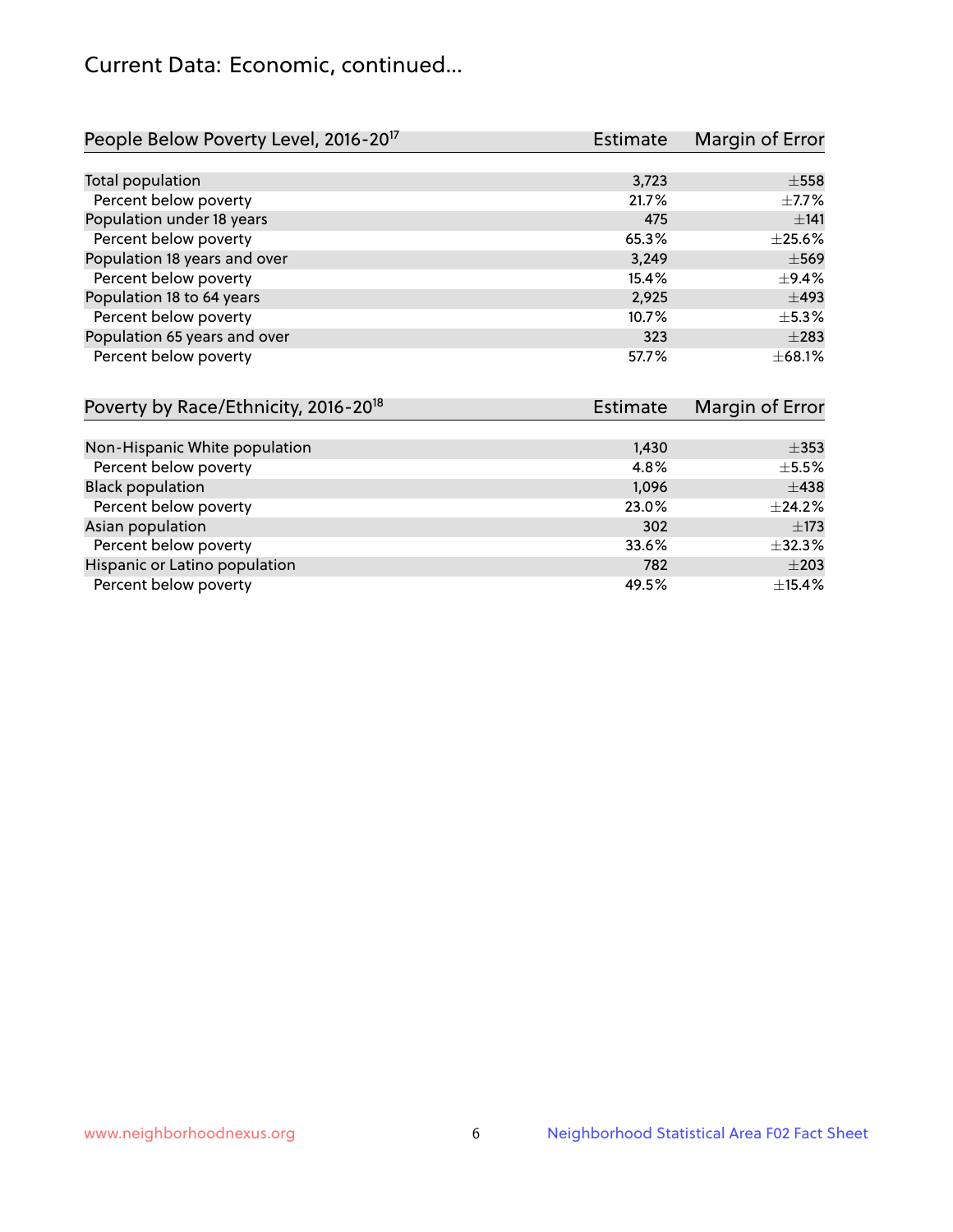# Current Data: Employment

| $\pm$ 556<br>Population 16 years and over<br>3,319<br>In labor force<br>76.9%<br>$\pm$ 6.7%<br>Civilian labor force<br>76.9%<br>$\pm$ 6.7%<br>Employed<br>73.1%<br>$\pm$ 6.4%<br>3.9%<br>$\pm$ 4.5%<br>Unemployed<br><b>Armed Forces</b><br>0.0%<br>$\pm 2.5\%$<br>Not in labor force<br>23.1%<br>$\pm$ 9.7%<br>Civilian labor force<br>2,553<br>$\pm 483$<br><b>Unemployment Rate</b><br>5.0%<br>$\pm$ 5.9%<br>Females 16 years and over<br>1,173<br>$\pm 280$<br>In labor force<br>66.7%<br>$\pm$ 14.6%<br>Civilian labor force<br>66.7%<br>±14.6% |
|------------------------------------------------------------------------------------------------------------------------------------------------------------------------------------------------------------------------------------------------------------------------------------------------------------------------------------------------------------------------------------------------------------------------------------------------------------------------------------------------------------------------------------------------------|
|                                                                                                                                                                                                                                                                                                                                                                                                                                                                                                                                                      |
|                                                                                                                                                                                                                                                                                                                                                                                                                                                                                                                                                      |
|                                                                                                                                                                                                                                                                                                                                                                                                                                                                                                                                                      |
|                                                                                                                                                                                                                                                                                                                                                                                                                                                                                                                                                      |
|                                                                                                                                                                                                                                                                                                                                                                                                                                                                                                                                                      |
|                                                                                                                                                                                                                                                                                                                                                                                                                                                                                                                                                      |
|                                                                                                                                                                                                                                                                                                                                                                                                                                                                                                                                                      |
|                                                                                                                                                                                                                                                                                                                                                                                                                                                                                                                                                      |
|                                                                                                                                                                                                                                                                                                                                                                                                                                                                                                                                                      |
|                                                                                                                                                                                                                                                                                                                                                                                                                                                                                                                                                      |
|                                                                                                                                                                                                                                                                                                                                                                                                                                                                                                                                                      |
|                                                                                                                                                                                                                                                                                                                                                                                                                                                                                                                                                      |
|                                                                                                                                                                                                                                                                                                                                                                                                                                                                                                                                                      |
|                                                                                                                                                                                                                                                                                                                                                                                                                                                                                                                                                      |
| 66.6%<br>$\pm$ 14.6%<br>Employed                                                                                                                                                                                                                                                                                                                                                                                                                                                                                                                     |
|                                                                                                                                                                                                                                                                                                                                                                                                                                                                                                                                                      |
| Own children of the householder under 6 years<br>62<br>$\pm 65$                                                                                                                                                                                                                                                                                                                                                                                                                                                                                      |
| 73.8%<br>±59.9%<br>All parents in family in labor force                                                                                                                                                                                                                                                                                                                                                                                                                                                                                              |
| Own children of the householder 6 to 17 years<br>398<br>$\pm$ 97                                                                                                                                                                                                                                                                                                                                                                                                                                                                                     |
| All parents in family in labor force<br>25.6%<br>±23.6%                                                                                                                                                                                                                                                                                                                                                                                                                                                                                              |
|                                                                                                                                                                                                                                                                                                                                                                                                                                                                                                                                                      |
| Industry, 2016-20 <sup>20</sup><br>Margin of Error<br><b>Estimate</b>                                                                                                                                                                                                                                                                                                                                                                                                                                                                                |
|                                                                                                                                                                                                                                                                                                                                                                                                                                                                                                                                                      |
| Civilian employed population 16 years and over<br>2,425<br>$\pm 459$                                                                                                                                                                                                                                                                                                                                                                                                                                                                                 |
| Agriculture, forestry, fishing and hunting, and mining<br>0.0%<br>$\pm 1.1\%$                                                                                                                                                                                                                                                                                                                                                                                                                                                                        |
| Construction<br>2.7%<br>$\pm 2.6\%$                                                                                                                                                                                                                                                                                                                                                                                                                                                                                                                  |
| Manufacturing<br>3.9%<br>$\pm 3.5\%$                                                                                                                                                                                                                                                                                                                                                                                                                                                                                                                 |
| Wholesale trade<br>1.7%<br>$\pm 2.3\%$                                                                                                                                                                                                                                                                                                                                                                                                                                                                                                               |
| Retail trade<br>9.6%<br>$\pm$ 5.8%                                                                                                                                                                                                                                                                                                                                                                                                                                                                                                                   |
| ±2.8%<br>Transportation and warehousing, and utilities<br>3.7%                                                                                                                                                                                                                                                                                                                                                                                                                                                                                       |
| Information<br>5.7%<br>$\pm$ 3.5%                                                                                                                                                                                                                                                                                                                                                                                                                                                                                                                    |
| Finance and insurance, and real estate and rental and leasing<br>9.0%<br>$\pm$ 5.5%                                                                                                                                                                                                                                                                                                                                                                                                                                                                  |
| Professional, scientific, and management, and administrative<br>22.9%<br>$\pm$ 9.4%                                                                                                                                                                                                                                                                                                                                                                                                                                                                  |
| and waste management services                                                                                                                                                                                                                                                                                                                                                                                                                                                                                                                        |
| Educational services, and health care and social assistance<br>21.4%<br>$\pm$ 8.5%                                                                                                                                                                                                                                                                                                                                                                                                                                                                   |
| Arts, entertainment, and recreation, and accommodation and<br>8.9%<br>$\pm$ 4.8%<br>food services                                                                                                                                                                                                                                                                                                                                                                                                                                                    |
| Other services, except public administration<br>2.3%<br>$\pm$ 3.3%                                                                                                                                                                                                                                                                                                                                                                                                                                                                                   |
| Public administration<br>8.2%<br>±5.8%                                                                                                                                                                                                                                                                                                                                                                                                                                                                                                               |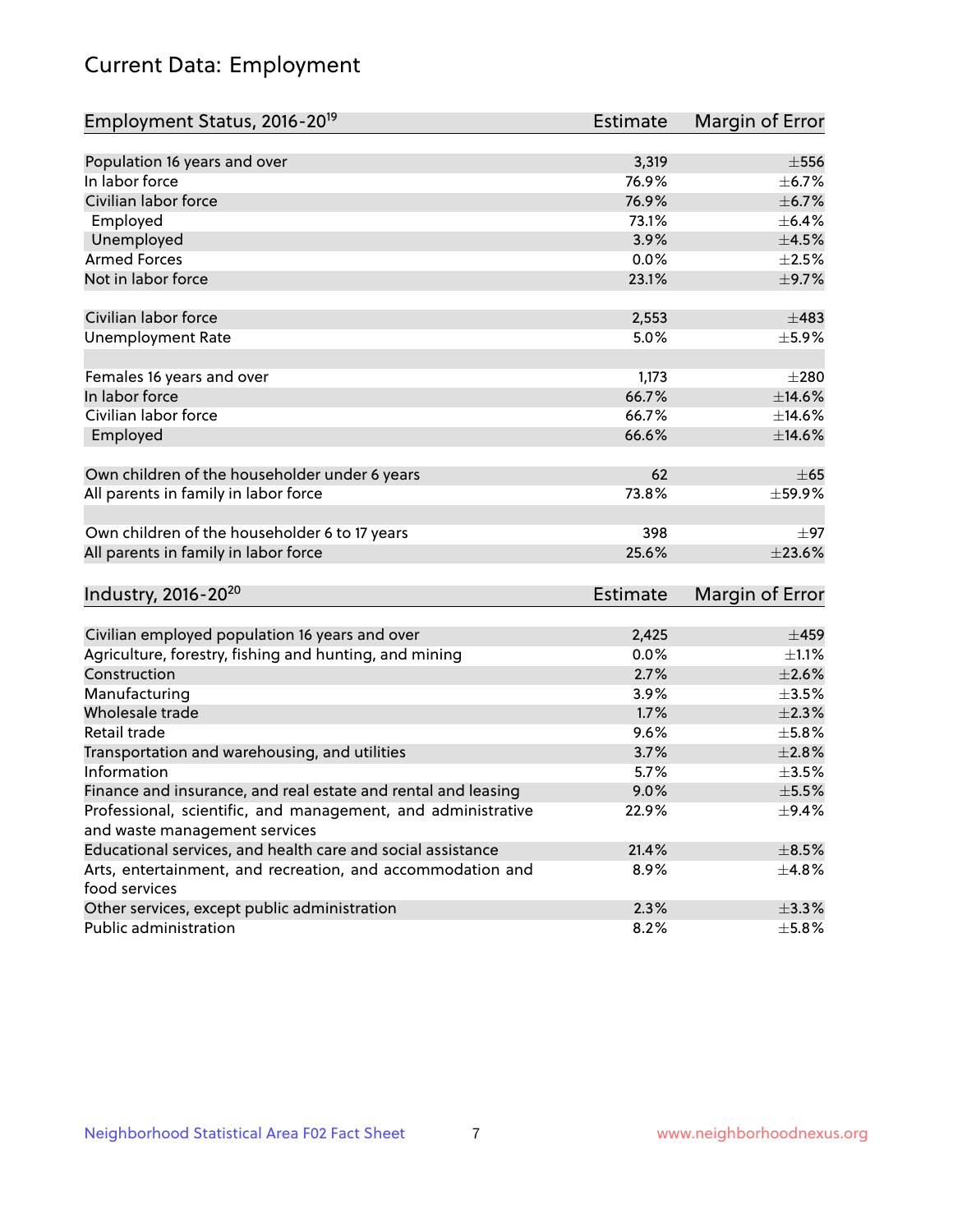# Current Data: Employment, continued...

| Civilian employed population 16 years and over<br>$\pm$ 459<br>2,425<br>60.3%<br>Management, business, science, and arts occupations<br>$\pm$ 8.3%<br>7.2%<br>±2.9%<br>Service occupations<br>Sales and office occupations<br>26.2%<br>$\pm$ 11.0%<br>0.9%<br>Natural resources, construction, and maintenance occupations<br>±1.9%<br>Production, transportation, and material moving occupations<br>5.4%<br>$\pm$ 3.5%<br>Class of Worker, 2016-20 <sup>22</sup><br>Estimate<br>Margin of Error<br>Civilian employed population 16 years and over<br>2,425<br>$\pm$ 459<br>Private wage and salary workers<br>80.6%<br>$\pm 2.9\%$<br>Government workers<br>16.9%<br>$\pm$ 7.1%<br>Self-employed in own not incorporated business workers<br>2.5%<br>$\pm 2.2\%$<br>Unpaid family workers<br>0.0%<br>$\pm 1.1\%$ |
|--------------------------------------------------------------------------------------------------------------------------------------------------------------------------------------------------------------------------------------------------------------------------------------------------------------------------------------------------------------------------------------------------------------------------------------------------------------------------------------------------------------------------------------------------------------------------------------------------------------------------------------------------------------------------------------------------------------------------------------------------------------------------------------------------------------------|
|                                                                                                                                                                                                                                                                                                                                                                                                                                                                                                                                                                                                                                                                                                                                                                                                                    |
|                                                                                                                                                                                                                                                                                                                                                                                                                                                                                                                                                                                                                                                                                                                                                                                                                    |
|                                                                                                                                                                                                                                                                                                                                                                                                                                                                                                                                                                                                                                                                                                                                                                                                                    |
|                                                                                                                                                                                                                                                                                                                                                                                                                                                                                                                                                                                                                                                                                                                                                                                                                    |
|                                                                                                                                                                                                                                                                                                                                                                                                                                                                                                                                                                                                                                                                                                                                                                                                                    |
|                                                                                                                                                                                                                                                                                                                                                                                                                                                                                                                                                                                                                                                                                                                                                                                                                    |
|                                                                                                                                                                                                                                                                                                                                                                                                                                                                                                                                                                                                                                                                                                                                                                                                                    |
|                                                                                                                                                                                                                                                                                                                                                                                                                                                                                                                                                                                                                                                                                                                                                                                                                    |
|                                                                                                                                                                                                                                                                                                                                                                                                                                                                                                                                                                                                                                                                                                                                                                                                                    |
|                                                                                                                                                                                                                                                                                                                                                                                                                                                                                                                                                                                                                                                                                                                                                                                                                    |
|                                                                                                                                                                                                                                                                                                                                                                                                                                                                                                                                                                                                                                                                                                                                                                                                                    |
|                                                                                                                                                                                                                                                                                                                                                                                                                                                                                                                                                                                                                                                                                                                                                                                                                    |
|                                                                                                                                                                                                                                                                                                                                                                                                                                                                                                                                                                                                                                                                                                                                                                                                                    |
| Job Flows, 2019 <sup>23</sup><br>2019                                                                                                                                                                                                                                                                                                                                                                                                                                                                                                                                                                                                                                                                                                                                                                              |
| Total Jobs in Neighborhood Statistical Area<br>1,389                                                                                                                                                                                                                                                                                                                                                                                                                                                                                                                                                                                                                                                                                                                                                               |
| Held by residents of Neighborhood Statistical Area<br>0.9%                                                                                                                                                                                                                                                                                                                                                                                                                                                                                                                                                                                                                                                                                                                                                         |
| Held by non-residents of Neighborhood Statistical Area<br>99.1%                                                                                                                                                                                                                                                                                                                                                                                                                                                                                                                                                                                                                                                                                                                                                    |
| Jobs by Industry Sector, 2019 <sup>24</sup><br>2019                                                                                                                                                                                                                                                                                                                                                                                                                                                                                                                                                                                                                                                                                                                                                                |
| Total Jobs in Neighborhood Statistical Area<br>1,389                                                                                                                                                                                                                                                                                                                                                                                                                                                                                                                                                                                                                                                                                                                                                               |
| <b>Goods Producing sectors</b><br>4.7%                                                                                                                                                                                                                                                                                                                                                                                                                                                                                                                                                                                                                                                                                                                                                                             |
| Trade, Transportation, and Utilities sectors<br>25.5%                                                                                                                                                                                                                                                                                                                                                                                                                                                                                                                                                                                                                                                                                                                                                              |
| All Other Services sectors<br>69.8%                                                                                                                                                                                                                                                                                                                                                                                                                                                                                                                                                                                                                                                                                                                                                                                |
| Total Jobs in Neighborhood Statistical<br>held<br>by<br>12<br>Area<br>Neighborhood Statistical Area residents                                                                                                                                                                                                                                                                                                                                                                                                                                                                                                                                                                                                                                                                                                      |
| <b>Goods Producing sectors</b><br>8.3%                                                                                                                                                                                                                                                                                                                                                                                                                                                                                                                                                                                                                                                                                                                                                                             |
| Trade, Transportation, and Utilities sectors<br>41.7%                                                                                                                                                                                                                                                                                                                                                                                                                                                                                                                                                                                                                                                                                                                                                              |
| All Other Services sectors<br>50.0%                                                                                                                                                                                                                                                                                                                                                                                                                                                                                                                                                                                                                                                                                                                                                                                |
| Jobs by Earnings, 2019 <sup>25</sup><br>2019                                                                                                                                                                                                                                                                                                                                                                                                                                                                                                                                                                                                                                                                                                                                                                       |
| Total Jobs in Neighborhood Statistical Area<br>1,389                                                                                                                                                                                                                                                                                                                                                                                                                                                                                                                                                                                                                                                                                                                                                               |
| 30.6%<br>Jobs with earnings \$1250/month or less                                                                                                                                                                                                                                                                                                                                                                                                                                                                                                                                                                                                                                                                                                                                                                   |
| Jobs with earnings \$1251/month to \$3333/month<br>42.8%                                                                                                                                                                                                                                                                                                                                                                                                                                                                                                                                                                                                                                                                                                                                                           |
| Jobs with earnings greater than \$3333/month<br>26.6%                                                                                                                                                                                                                                                                                                                                                                                                                                                                                                                                                                                                                                                                                                                                                              |
| Neighborhood Statistical<br>Jobs<br>in<br>held<br>by<br>12<br>Total<br>Area                                                                                                                                                                                                                                                                                                                                                                                                                                                                                                                                                                                                                                                                                                                                        |
| Neighborhood Statistical Area residents                                                                                                                                                                                                                                                                                                                                                                                                                                                                                                                                                                                                                                                                                                                                                                            |
| Jobs with earnings \$1250/month or less<br>25.0%                                                                                                                                                                                                                                                                                                                                                                                                                                                                                                                                                                                                                                                                                                                                                                   |
| Jobs with earnings \$1251/month to \$3333/month<br>16.7%                                                                                                                                                                                                                                                                                                                                                                                                                                                                                                                                                                                                                                                                                                                                                           |
| Jobs with earnings greater than \$3333/month<br>58.3%                                                                                                                                                                                                                                                                                                                                                                                                                                                                                                                                                                                                                                                                                                                                                              |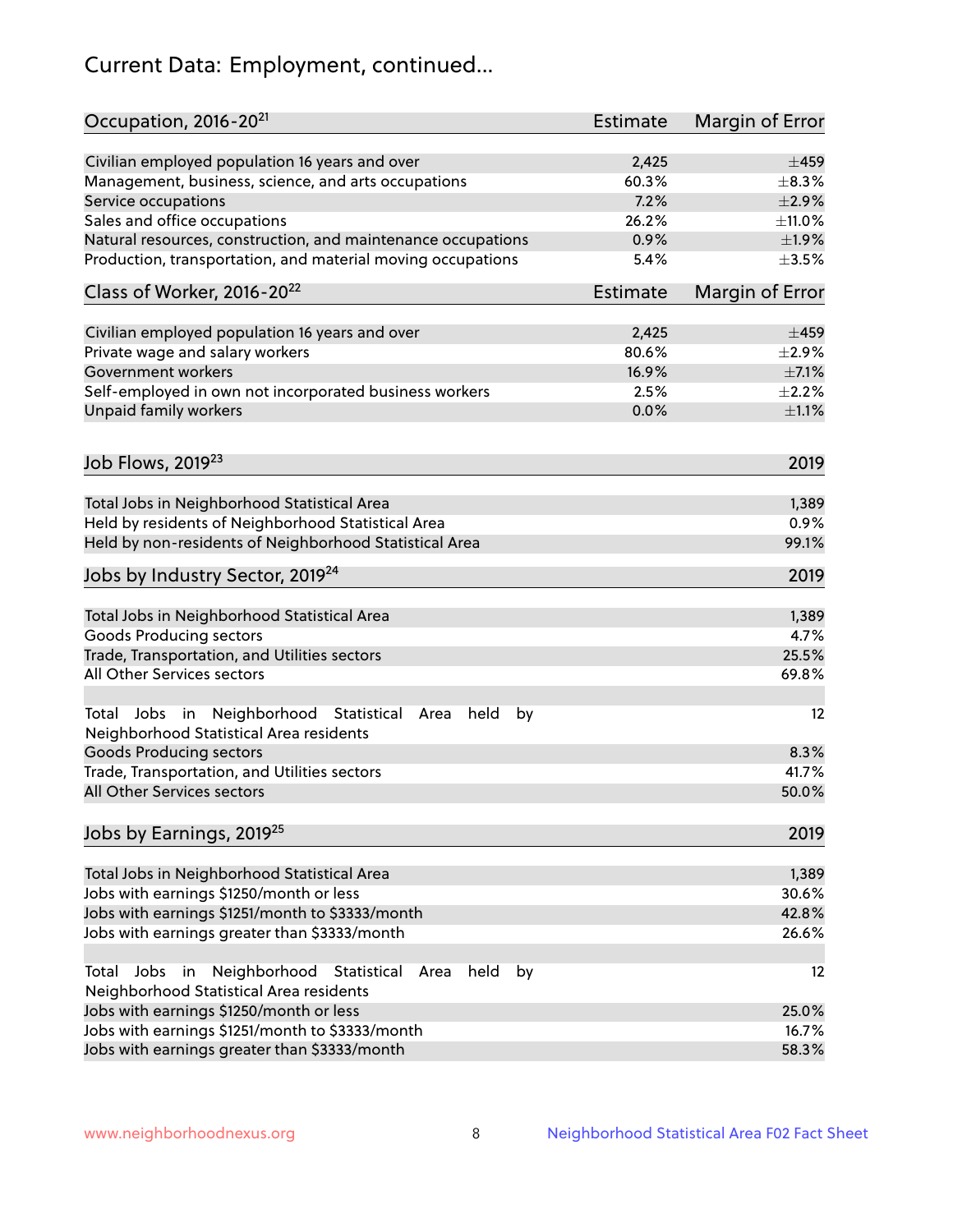# Current Data: Employment, continued...

| Jobs by Age of Worker, 2019 <sup>26</sup>                                                      | 2019  |
|------------------------------------------------------------------------------------------------|-------|
|                                                                                                |       |
| Total Jobs in Neighborhood Statistical Area                                                    | 1,389 |
| Jobs with workers age 29 or younger                                                            | 29.5% |
| Jobs with workers age 30 to 54                                                                 | 50.8% |
| Jobs with workers age 55 or older                                                              | 19.7% |
|                                                                                                |       |
| Total Jobs in Neighborhood Statistical Area held by<br>Neighborhood Statistical Area residents | 12    |
| Jobs with workers age 29 or younger                                                            | 16.7% |
| Jobs with workers age 30 to 54                                                                 | 50.0% |
| Jobs with workers age 55 or older                                                              | 33.3% |

### Current Data: Education

| School Enrollment, 2016-20 <sup>27</sup>       | Estimate | Margin of Error |
|------------------------------------------------|----------|-----------------|
|                                                |          |                 |
| Population 3 years and over enrolled in school | 766      | $\pm 263$       |
| Nursery school, preschool                      | 1.0%     | $+2.8%$         |
| Kindergarten                                   | 2.8%     | $\pm$ 4.2%      |
| Elementary school (grades 1-8)                 | 41.1%    | $\pm$ 15.1%     |
| High school (grades 9-12)                      | 9.7%     | $\pm$ 10.4%     |
| College or graduate school                     | 45.4%    | ±28.9%          |

| Estimate | Margin of Error |
|----------|-----------------|
|          |                 |
| 3,059    | $\pm$ 513       |
| 6.9%     | $\pm 2.1\%$     |
| 1.5%     | $\pm$ 2.4%      |
| 8.5%     | $\pm$ 3.3%      |
| 17.0%    | $\pm$ 7.0%      |
| 6.1%     | $\pm$ 9.1%      |
| 42.4%    | $\pm$ 7.3%      |
| 17.6%    | $\pm$ 6.1%      |
|          |                 |
| 91.7%    | $+8.2%$         |
| 60.0%    | $\pm$ 6.9%      |
|          |                 |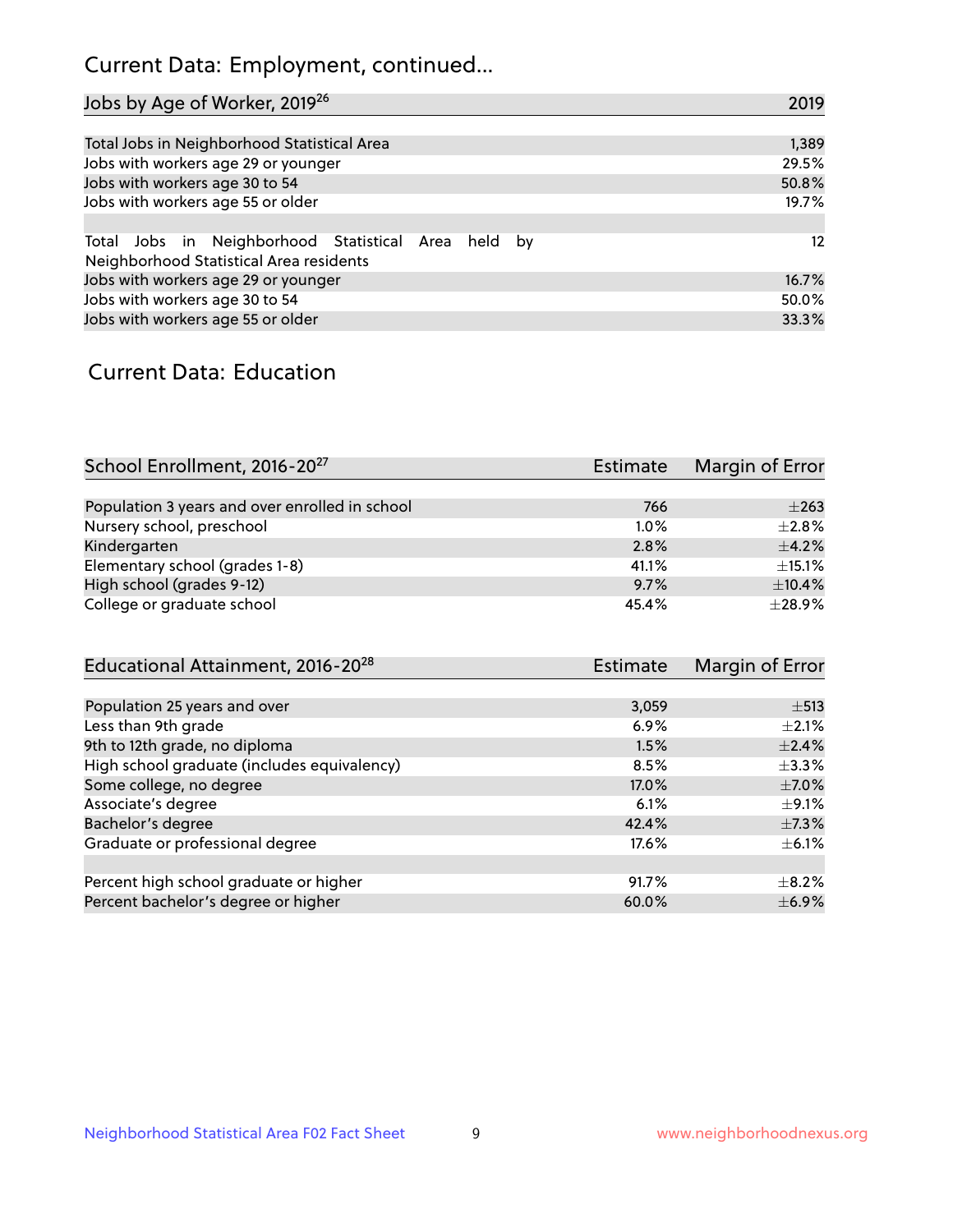# Current Data: Housing

| Households by Type, 2016-20 <sup>29</sup>            | <b>Estimate</b> | Margin of Error |
|------------------------------------------------------|-----------------|-----------------|
|                                                      |                 |                 |
| Total households                                     | 2,220           | $\pm$ 392       |
| Family households (families)                         | 23.2%           | $\pm$ 5.5%      |
| With own children under 18 years                     | 10.3%           | $\pm$ 3.9%      |
| Married-couple family                                | 14.1%           | $\pm$ 5.2%      |
| With own children of the householder under 18 years  | 3.6%            | $\pm 2.6\%$     |
| Male householder, no spouse present, family          | 0.2%            | $\pm 1.1\%$     |
| With own children of the householder under 18 years  | 0.0%            | $\pm 0.8\%$     |
| Female householder, no spouse present, family        | 8.9%            | $\pm 3.5\%$     |
| With own children of the householder under 18 years  | 6.7%            | $\pm 3.0\%$     |
| Nonfamily households                                 | 76.8%           | ±11.2%          |
| Householder living alone                             | 59.2%           | ±13.2%          |
| 65 years and over                                    | 12.0%           | $\pm$ 11.8%     |
|                                                      |                 |                 |
| Households with one or more people under 18 years    | 10.8%           | $\pm 4.0\%$     |
| Households with one or more people 65 years and over | 14.4%           | $\pm$ 12.0%     |
|                                                      |                 |                 |
| Average household size                               | 1.68            | $\pm$ 0.39      |
| Average family size                                  | 2.80            | ±1.12           |
| Housing Occupancy, 2016-20 <sup>30</sup>             | <b>Estimate</b> | Margin of Error |
|                                                      |                 |                 |
| Total housing units                                  | 2,484           | $\pm 360$       |
| Occupied housing units                               | 89.4%           | $\pm$ 9.0%      |
| Vacant housing units                                 | 10.6%           | $\pm$ 5.2%      |
| Homeowner vacancy rate                               | 0.0             | $\pm$ 3.4       |
| Rental vacancy rate                                  | 9.6             | $+6.4$          |
| Units in Structure, 2016-20 <sup>31</sup>            | Estimate        | Margin of Error |
|                                                      |                 |                 |
| Total housing units                                  | 2,484           | $\pm 360$       |
| 1-unit, detached                                     | 14.6%           | $\pm 3.5\%$     |
| 1-unit, attached                                     | 8.0%            | $\pm 4.0\%$     |
| 2 units                                              | 0.4%            | $\pm 1.3\%$     |
| 3 or 4 units                                         | 1.5%            | $\pm 2.3\%$     |
| 5 to 9 units                                         | 4.4%            | $\pm$ 0.9%      |
| 10 to 19 units                                       | 14.2%           | ±6.3%           |
| 20 or more units                                     | 57.0%           | ±13.0%          |
| Mobile home                                          | 0.0%            | $\pm 0.8\%$     |
| Boat, RV, van, etc.                                  | $0.0\%$         | $\pm$ 0.8%      |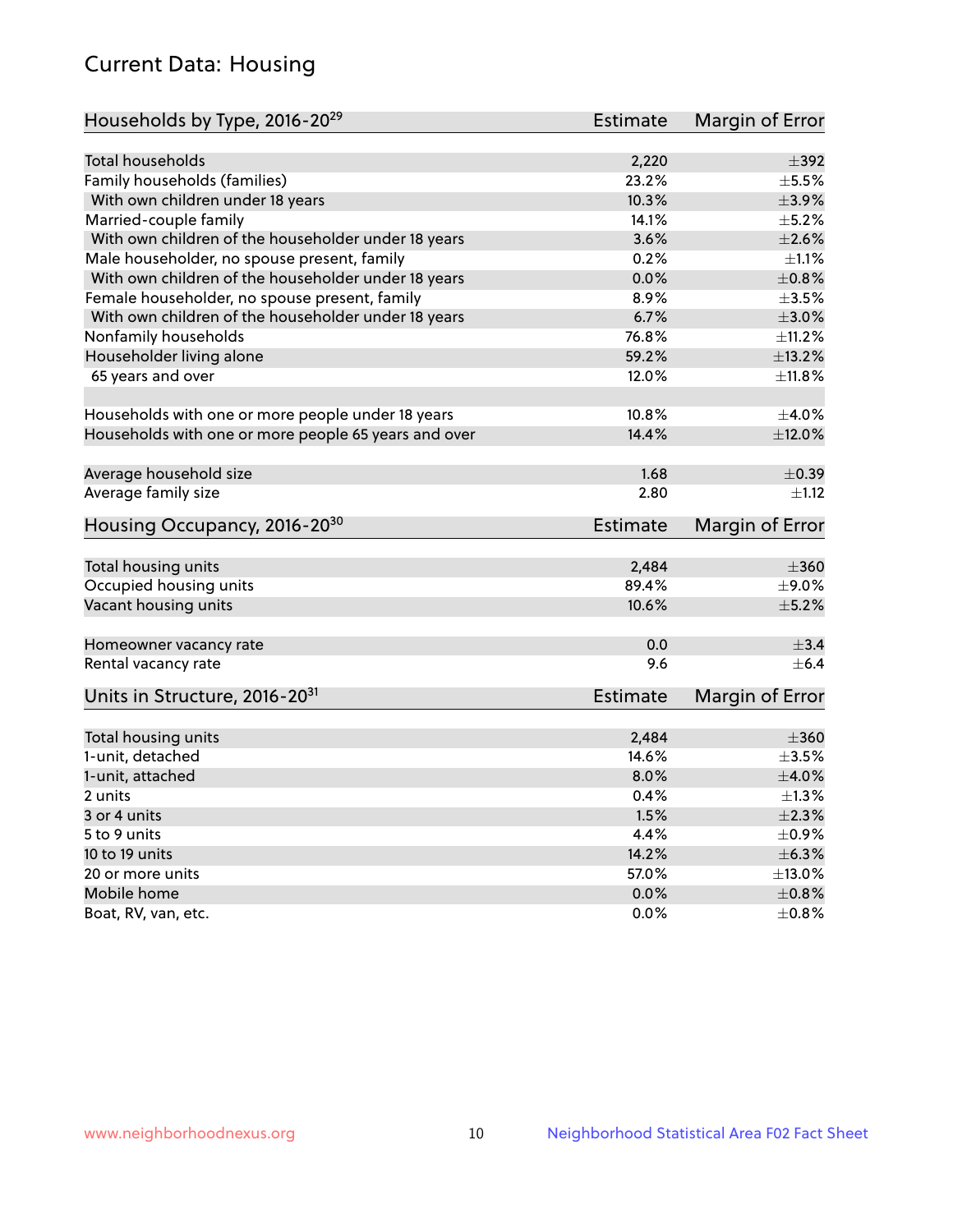# Current Data: Housing, continued...

| Year Structure Built, 2016-20 <sup>32</sup>    | <b>Estimate</b> | Margin of Error |
|------------------------------------------------|-----------------|-----------------|
| Total housing units                            | 2,484           | $\pm 360$       |
| Built 2014 or later                            | 7.7%            | $\pm$ 6.7%      |
| Built 2010 to 2013                             | 1.4%            | $\pm1.7\%$      |
| Built 2000 to 2009                             | 28.9%           | ±9.2%           |
| Built 1990 to 1999                             | 13.3%           | ±7.3%           |
| Built 1980 to 1989                             | 14.4%           | ±10.9%          |
| Built 1970 to 1979                             | 10.1%           | $\pm$ 5.2%      |
| Built 1960 to 1969                             | 11.0%           | $\pm 4.0\%$     |
| Built 1950 to 1959                             | 7.8%            | $\pm$ 3.9%      |
| Built 1940 to 1949                             | 3.1%            | $\pm 1.7\%$     |
| Built 1939 or earlier                          | 2.3%            | $\pm 2.3\%$     |
| Housing Tenure, 2016-2033                      | <b>Estimate</b> | Margin of Error |
| Occupied housing units                         | 2,220           | $\pm$ 392       |
| Owner-occupied                                 | 25.1%           | ±4.8%           |
| Renter-occupied                                | 74.9%           | ±11.6%          |
| Average household size of owner-occupied unit  | 2.09            | $\pm$ 0.23      |
| Average household size of renter-occupied unit | 1.54            | $+0.48$         |
| Residence 1 Year Ago, 2016-20 <sup>34</sup>    | <b>Estimate</b> | Margin of Error |
|                                                |                 |                 |
| Population 1 year and over                     | 3,682           | $\pm$ 555       |
| Same house                                     | 73.4%           | ±6.8%           |
| Different house in the U.S.                    | 26.6%           | $\pm 10.5\%$    |
| Same county                                    | 6.5%            | $\pm 4.5\%$     |
| Different county                               | 20.1%           | ±9.8%           |
| Same state                                     | 13.0%           | $\pm$ 7.6%      |
| Different state                                | 7.1%            | ±6.5%           |
| Abroad                                         | 0.0%            | $\pm$ 0.5%      |
| Value of Housing Unit, 2016-20 <sup>35</sup>   | <b>Estimate</b> | Margin of Error |
| Owner-occupied units                           | 557             | $\pm$ 145       |
| Less than \$50,000                             | 3.0%            | $\pm$ 10.5%     |
| \$50,000 to \$99,999                           | 1.6%            | $\pm$ 7.6%      |
| \$100,000 to \$149,999                         | 3.2%            | $\pm$ 6.8%      |
| \$150,000 to \$199,999                         | 4.7%            | ±6.8%           |
| \$200,000 to \$299,999                         | 18.5%           | $\pm$ 11.5%     |
| \$300,000 to \$499,999                         | 50.5%           | $\pm$ 17.7%     |
| \$500,000 to \$999,999                         | 13.2%           | ±14.2%          |
| \$1,000,000 or more                            | 5.2%            | $\pm$ 7.9%      |
| Mortgage Status, 2016-20 <sup>36</sup>         | <b>Estimate</b> | Margin of Error |
|                                                |                 |                 |
| Owner-occupied units                           | 557             | $\pm$ 145       |
| Housing units with a mortgage                  | 75.3%           | $\pm$ 19.1%     |
| Housing units without a mortgage               | 24.7%           | $\pm$ 9.5%      |

Neighborhood Statistical Area F02 Fact Sheet 11 11 www.neighborhoodnexus.org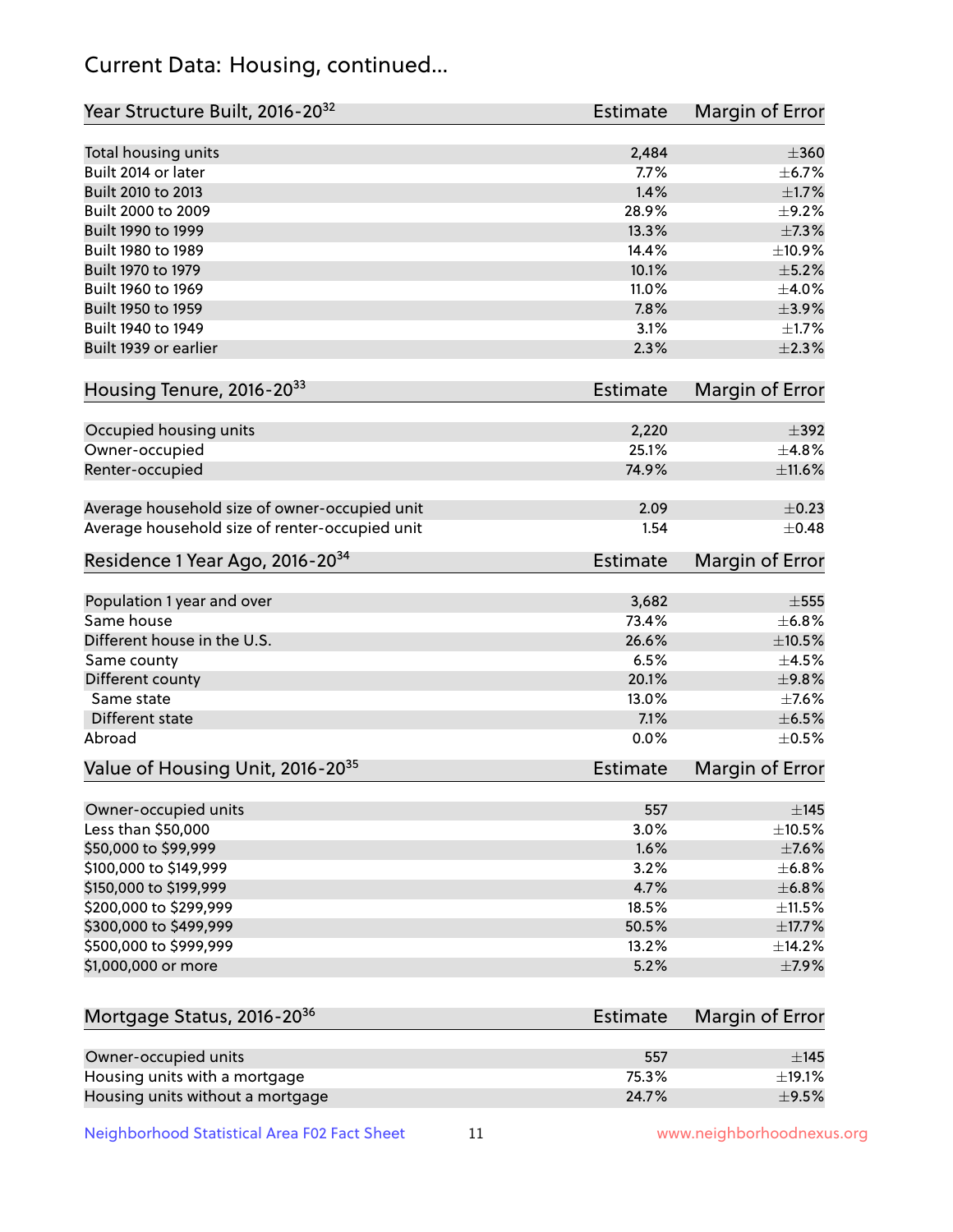# Current Data: Housing, continued...

| Selected Monthly Owner Costs, 2016-20 <sup>37</sup> | Estimate | Margin of Error |
|-----------------------------------------------------|----------|-----------------|
|                                                     |          |                 |
| Housing units with a mortgage                       | 420      | $\pm$ 152       |
| Less than \$300                                     | 0.0%     | $\pm$ 6.4%      |
| \$300 to \$499                                      | 0.0%     | $\pm$ 6.4%      |
| \$500 to \$999                                      | 9.3%     | ±12.8%          |
| \$1,000 to \$1,499                                  | 25.7%    | ±18.8%          |
| \$1,500 to \$1,999                                  | 9.3%     | ±10.7%          |
| \$2,000 to \$2,999                                  | 36.1%    | ±16.3%          |
| \$3,000 or more                                     | 19.7%    | ±16.3%          |
|                                                     |          |                 |
| Median (dollars)                                    | \$2,146  | ±276            |
|                                                     |          |                 |
| Housing units without a mortgage                    | 138      | $\pm$ 64        |
| Less than \$150                                     | 0.0%     | ±19.3%          |
| \$150 to \$249                                      | 0.0%     | ±19.3%          |
| \$250 to \$349                                      | 14.9%    | ±23.2%          |
| \$350 to \$499                                      | 0.0%     | ±19.3%          |
| \$500 to \$699                                      | 56.0%    | $\pm 33.2\%$    |
| \$700 or more                                       | 29.1%    | ±43.9%          |
|                                                     |          |                 |
| Median (dollars)                                    | \$647    | $\pm 40$        |

| Selected Monthly Owner Costs as a Percentage of | <b>Estimate</b> | Margin of Error |
|-------------------------------------------------|-----------------|-----------------|
| Household Income, 2016-20 <sup>38</sup>         |                 |                 |
|                                                 |                 |                 |
| Housing units with a mortgage <sup>39</sup>     | 420             | $\pm$ 162       |
| Less than 20.0 percent                          | 76.1%           | $\pm$ 19.1%     |
| 20.0 to 24.9 percent                            | 4.1%            | $\pm$ 5.3%      |
| 25.0 to 29.9 percent                            | 10.5%           | $\pm$ 9.0%      |
| 30.0 to 34.9 percent                            | 0.2%            | $\pm$ 4.6%      |
| 35.0 percent or more                            | 9.1%            | $\pm$ 10.1%     |
|                                                 |                 |                 |
| Housing units without a mortgage <sup>40</sup>  | 138             | $\pm 88$        |
| Less than 10.0 percent                          | 34.2%           | ±16.8%          |
| 10.0 to 14.9 percent                            | 54.9%           | $\pm 23.5\%$    |
| 15.0 to 19.9 percent                            | $0.0\%$         | $\pm$ 13.7%     |
| 20.0 to 24.9 percent                            | $0.0\%$         | $\pm$ 13.7%     |
| 25.0 to 29.9 percent                            | 0.0%            | ±13.7%          |
| 30.0 to 34.9 percent                            | 10.9%           | $\pm$ 19.1%     |
| 35.0 percent or more                            | $0.0\%$         | $\pm 23.7\%$    |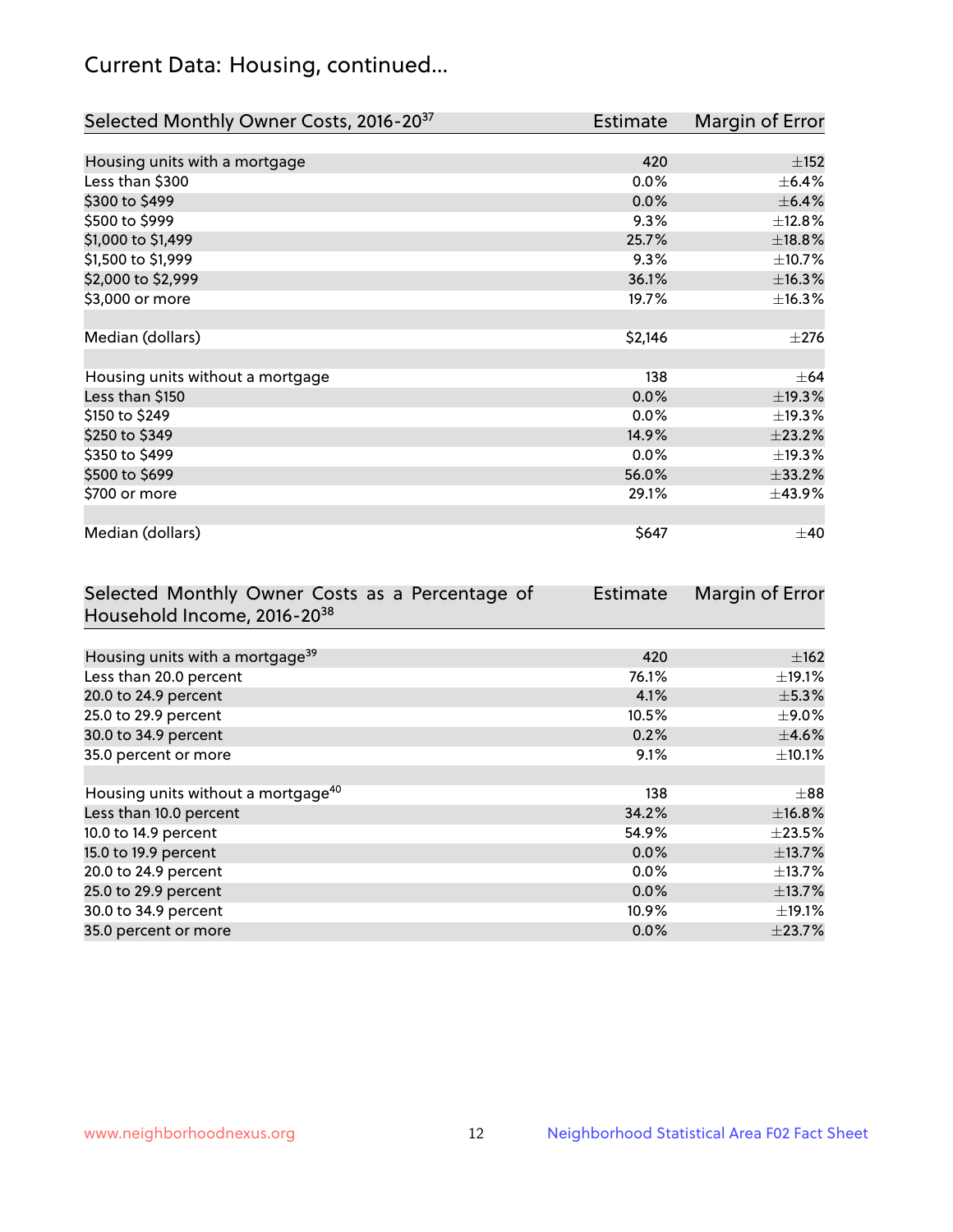# Current Data: Housing, continued...

| Gross Rent, 2016-20 <sup>41</sup>               | Estimate        | Margin of Error |
|-------------------------------------------------|-----------------|-----------------|
|                                                 |                 |                 |
| Occupied units paying rent                      | 1,663           | $\pm 390$       |
| Less than \$200                                 | 1.9%            | $\pm 3.5\%$     |
| \$200 to \$499                                  | 14.2%           | $\pm$ 15.5%     |
| \$500 to \$749                                  | 4.5%            | $\pm$ 5.3%      |
| \$750 to \$999                                  | 8.0%            | $\pm 2.7\%$     |
| \$1,000 to \$1,499                              | 52.1%           | $\pm$ 9.8%      |
| \$1,500 to \$1,999                              | 17.5%           | $\pm$ 9.4%      |
| \$2,000 or more                                 | 1.8%            | $\pm$ 5.2%      |
| Median (dollars)                                | \$1,204         | $\pm 53$        |
|                                                 |                 |                 |
| No rent paid                                    | $\Omega$        | ±19             |
|                                                 |                 |                 |
| Gross Rent as a Percentage of Household Income, | <b>Estimate</b> | Margin of Error |
| $2016 - 20^{42}$                                |                 |                 |
|                                                 |                 |                 |
| Occupied units paying rent <sup>43</sup>        | 1,651           | $+441$          |
| Less than 15.0 percent                          | 12.8%           | ±11.0%          |
| 15.0 to 19.9 percent                            | 11.9%           | $\pm$ 6.9%      |
| 20.0 to 24.9 percent                            | 16.2%           | $\pm$ 8.3%      |
| 25.0 to 29.9 percent                            | 20.5%           | $\pm$ 16.4%     |
| 30.0 to 34.9 percent                            | 12.1%           | $\pm$ 7.5%      |
| 35.0 percent or more                            | 26.5%           | $\pm$ 4.8%      |

# Current Data: Transportation

| Commuting to Work, 2016-20 <sup>44</sup>  | Estimate | Margin of Error |
|-------------------------------------------|----------|-----------------|
|                                           |          |                 |
| Workers 16 years and over                 | 2,406    | $\pm$ 432       |
| Car, truck, or van - drove alone          | 76.0%    | $\pm$ 3.0%      |
| Car, truck, or van - carpooled            | 1.0%     | $\pm1.6\%$      |
| Public transportation (excluding taxicab) | 12.0%    | $\pm$ 6.0%      |
| Walked                                    | 0.1%     | $\pm1.0\%$      |
| Other means                               | 0.1%     | $\pm 1.0\%$     |
| Worked at home                            | 10.7%    | $\pm$ 6.2%      |
|                                           |          |                 |
| Mean travel time to work (minutes)        | 25.5     | $\pm$ 3.3       |

| Access to a Vehicle, 2016-20 <sup>45</sup> | Estimate | Margin of Error |
|--------------------------------------------|----------|-----------------|
|                                            |          |                 |
| Occupied housing units                     | 2,220    | $\pm$ 392       |
| No vehicles available                      | 17.8%    | $\pm$ 11.7%     |
| 1 vehicle available                        | 53.4%    | $\pm$ 6.8%      |
| 2 vehicles available                       | 23.5%    | $\pm$ 8.1%      |
| 3 or more vehicles available               | 5.3%     | $\pm$ 3.9%      |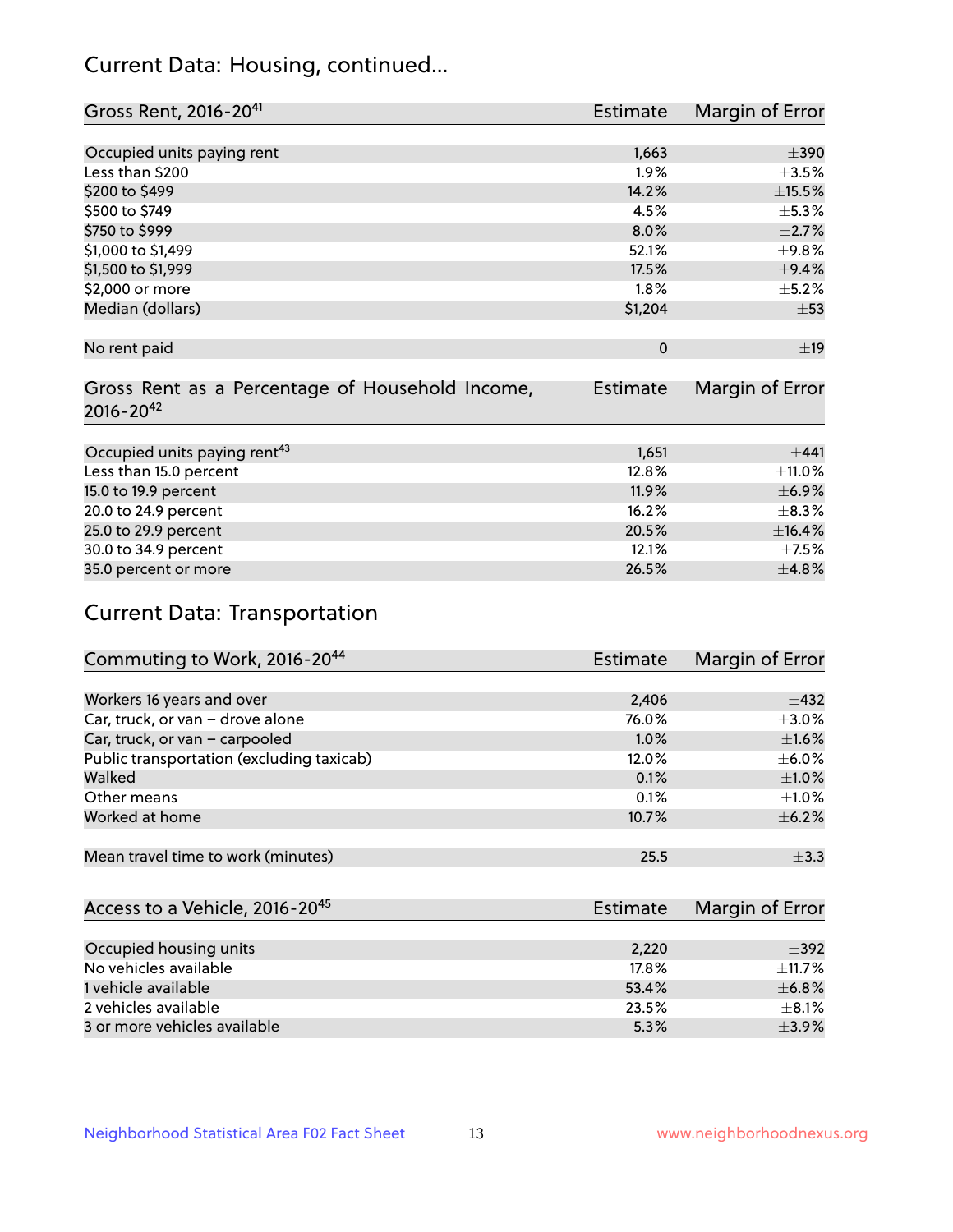# Current Data: Health

| Health Insurance coverage, 2016-2046                    | <b>Estimate</b> | Margin of Error |
|---------------------------------------------------------|-----------------|-----------------|
|                                                         |                 |                 |
| Civilian Noninstitutionalized Population                | 3,723           | $\pm$ 558       |
| With health insurance coverage                          | 88.9%           | $\pm$ 5.6%      |
| With private health insurance coverage                  | 69.5%           | $\pm$ 6.1%      |
| With public health coverage                             | 21.8%           | $\pm$ 7.5%      |
| No health insurance coverage                            | 11.1%           | $\pm 4.5\%$     |
| Civilian Noninstitutionalized Population Under 19 years | 475             | $\pm$ 475       |
| No health insurance coverage                            | 0.0%            | $\pm$ 5.6%      |
|                                                         |                 |                 |
| Civilian Noninstitutionalized Population 19 to 64 years | 2,925           | $\pm 455$       |
| In labor force:                                         | 2,522           | $\pm$ 437       |
| Employed:                                               | 2,394           | $\pm$ 433       |
| With health insurance coverage                          | 91.4%           | $\pm$ 8.1%      |
| With private health insurance coverage                  | 90.9%           | $\pm$ 8.2%      |
| With public coverage                                    | 0.9%            | $\pm$ 1.4%      |
| No health insurance coverage                            | 8.6%            | $\pm$ 4.2%      |
| Unemployed:                                             | 128             | $+433$          |
| With health insurance coverage                          | 57.9%           | ±29.8%          |
| With private health insurance coverage                  | 38.9%           | ±38.4%          |
| With public coverage                                    | 19.0%           | ±32.9%          |
| No health insurance coverage                            | 42.1%           | $\pm$ 58.5%     |
|                                                         |                 |                 |
| Not in labor force:                                     | 403             | $\pm 238$       |
| With health insurance coverage                          | 62.1%           | ±18.8%          |
| With private health insurance coverage                  | 32.6%           | $\pm 27.0\%$    |
| With public coverage                                    | 29.6%           | ±12.2%          |
| No health insurance coverage                            | 37.9%           | $\pm$ 7.6%      |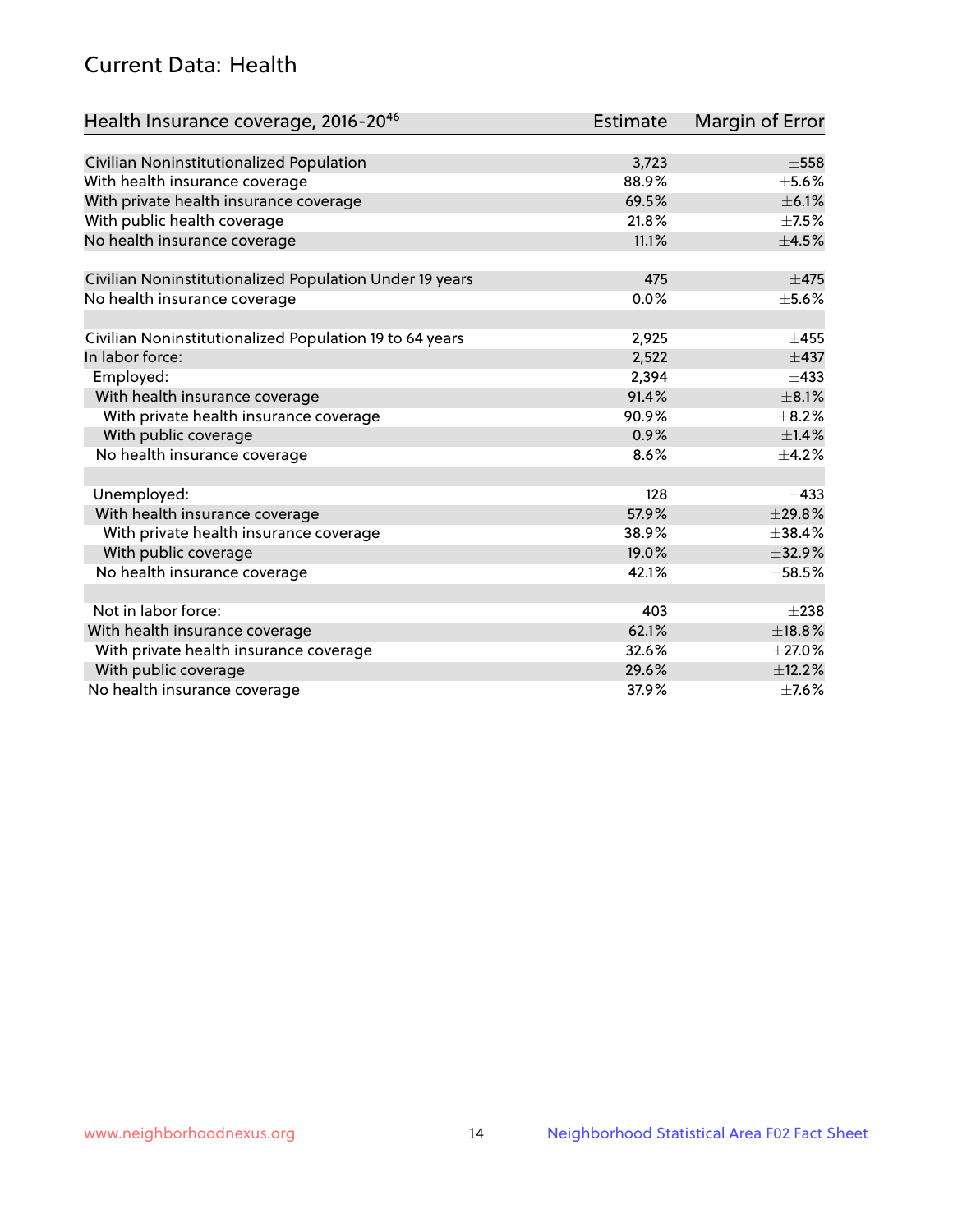#### Notes:

- 1. Source: U.S. Census Bureau, Decennial Census 2000, SF1 tables P8, P12; American Community Survey, tables B01001, B03002
- 2. This category includes Pacific Islanders, Native Americans and Alaska Natives, people who identify as some other race, and those who identify as bi/multi racial.
- 3. Source: U.S. Census Bureau, Decennial Census 2000, SF1 tables P15, P16, P18, P19; American Community Survey, tables B11001, B11005, B11003
- 4. Source: U.S. Census Bureau, Decennial Census 2000, SF3 table P37; American Community Survey, table B15002
- 5. Source: U.S. Census Bureau, Longitudinal Employer-Household Dynamics Residential Area Characteristics, Table JT01 (Primary Jobs); Workplace Area Characteristics, Table JT00 (All Jobs)
- 6. Source: U.S. Census Bureau, Decennial Census 2000, SF3 tables P52, P87; American Community Survey, tables B19001, B17001
- 7. Source: U.S. Census Bureau, Decennial Census 2000, SF1 tables H3, H4; American Community Survey, tables B25002, B25009
- 8. Source: U.S. Census Bureau, Decennial Census 2000, SF3 table H44; American Community Survey, tables B25044
- 9. Source: Atlanta Police Department, COBRA; U.S. Census Bureau, American Community Survey, table B01001
- 10. Source: U.S. Census Bureau, American Community Survey, table B01001
- 11. Source: U.S. Census Bureau, American Community Survey, table B03002
- 12. Source: U.S. Census Bureau, American Community Survey, table B05002
- 13. Source: U.S. Census Bureau, American Community Survey, table B05003
- 14. Source: U.S. Census Bureau, American Community Survey, tables B19001, B19025, B19051, B19061, B19055, B19065, B19059, B19069, B19056, B19066, B19057, B19067, B22001, B19101, B19127
- 15. Source: U.S. Census Bureau, American Community Survey, tables B19201, B19214, B20017, B19313
- 16. Source: U.S. Census Bureau, American Community Survey, table B17010
- 17. Source: U.S. Census Bureau, American Community Survey, tables B17001, B17006, B17021, B17007. Table totals may be lower than the total population, as they are based on the population for whom poverty status is determined.
- 18. Source: U.S. Census Bureau, American Community Survey, B17001H, B17001B, B17001D, B17001I. Table totals may be lower than the total population, as they are based on the population for whom poverty status is determined.
- 19. Source: U.S. Census Bureau, American Community Survey, tables B23001, B23008
- 20. Source: U.S. Census Bureau, American Community Survey, table C24030
- 21. Source: U.S. Census Bureau, American Community Survey, table C24010
- 22. Source: U.S. Census Bureau, American Community Survey, table B24080
- 23. Source: U.S. Census Bureau, Longitudinal Employer-Household Dynamics Origin-Destination Data, Tables JT00 Main and JT00 Aux
- 24. Source: U.S. Census Bureau, Longitudinal Employer-Household Dynamics Origin-Destination Data, Tables JT00 Main and JT00 Aux
- 25. Source: U.S. Census Bureau, Longitudinal Employer-Household Dynamics Origin-Destination Data, Tables JT00 Main and JT00 Aux
- 26. Source: U.S. Census Bureau, Longitudinal Employer-Household Dynamics Origin-Destination Data, Tables JT00 Main and JT00 Aux
- 27. Source: U.S. Census Bureau, American Community Survey, table B14001
- 28. Source: U.S. Census Bureau, American Community Survey, table B15002
- 29. Source: U.S. Census Bureau, American Community Survey, tables B11001, B11003, B11007, B11005, B09019
- 30. Source: U.S. Census Bureau, American Community Survey, tables B25002, B25003, B25004
- 31. Source: U.S. Census Bureau, American Community Survey, table B25024
- 32. Source: U.S. Census Bureau, American Community Survey, table B25034
- 33. Source: U.S. Census Bureau, American Community Survey, tables B25009, B25008, B25003
- 34. Source: U.S. Census Bureau, American Community Survey, table B07003
- 35. Source: U.S. Census Bureau, American Community Survey, table B25075. This value is self-reported and may differ from home values as determined by the County Tax Assessor.
- 36. Source: U.S. Census Bureau, American Community Survey, table B25081
- 37. Source: U.S. Census Bureau, American Community Survey, table B25087
- 38. Source: U.S. Census Bureau, American Community Survey, table B25091
- 39. Excludes units where Selected Monthly Owner Costs as a Percentage of Income cannot be computed.
- 40. Excludes units where Selected Monthly Owner Costs as a Percentage of Income cannot be computed.
- 41. Source: U.S. Census Bureau, American Community Survey, table B25063
- 42. Source: U.S. Census Bureau, American Community Survey, table B25070
- 43. Excludes units where Gross Rent as a Percentage of Income cannot be computed.
- 44. Source: U.S. Census Bureau, American Community Survey, tables B08101, B08013
- 45. Source: U.S. Census Bureau, American Community Survey, table B25044
- 46. Source: U.S. Census Bureau, American Community Survey, tables B18135, B27011

The dagger (†) symbol denotes values that cannot be computed.